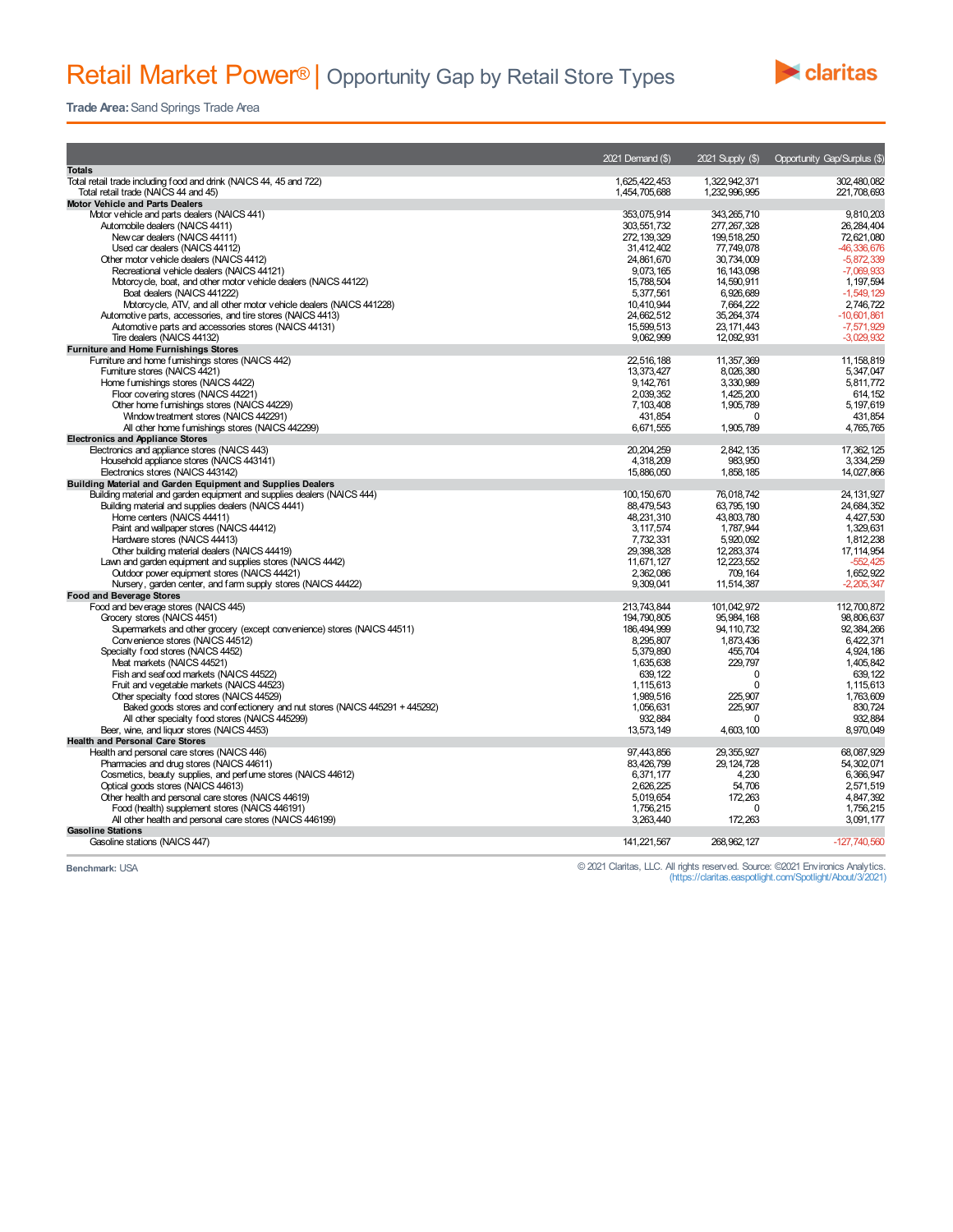## Retail Market Power<sup>®</sup> | Opportunity Gap by Retail Store Types



**Trade Area:**Sand Springs Trade Area

|                                                                                          | 2021 Demand (\$)        | 2021 Supply (\$)        | Opportunity Gap/Surplus (\$) |
|------------------------------------------------------------------------------------------|-------------------------|-------------------------|------------------------------|
| <b>Clothing and Clothing Accessories Stores</b>                                          |                         |                         |                              |
| Clothing and clothing accessories stores (NAICS 448)                                     | 49.046.104              | 3.035.998               | 46.010.107                   |
| Clothing stores (NAICS 4481)                                                             | 34,862,425              | 3,031,930               | 31,830,496                   |
| Men's clothing stores (NAICS 44811)                                                      | 1,396,743               | 460,559                 | 936, 184                     |
| Women's clothing stores (NAICS 44812)                                                    | 6,967,797               | 1,617,313               | 5,350,484                    |
| Children's and infants' clothing stores (NAICS 44813)                                    | 1,031,915               | 55, 165                 | 976,749                      |
| Family clothing stores (NAICS 44814)<br>Clothing accessories stores (NAICS 44815)        | 21,219,421              | 538,806<br>$\Omega$     | 20.680.615<br>1,391,737      |
| Other clothing stores (NAICS 44819)                                                      | 1,391,737<br>2.854.812  | 360,086                 | 2.494.725                    |
| Shoe stores (NAICS 4482)                                                                 | 7,930,246               | 4,068                   | 7,926,178                    |
| Jewelry, luggage, and leather goods stores (NAICS 4483)                                  | 6.253.433               | $\Omega$                | 6.253.433                    |
| Jewelry stores (NAICS 44831)                                                             | 5,514,882               | $\mathbf 0$             | 5,514,882                    |
| Luggage and leather goods stores (NAICS 44832)                                           | 738,551                 | $\mathbf 0$             | 738,551                      |
| Sporting Goods, Hobby, Musical Instrument, and Book Stores                               |                         |                         |                              |
| Sporting goods, hobby, musical instrument, and book stores (NAICS 451)                   | 16,300,422              | 4.521.824               | 11,778,598                   |
| Sporting goods, hobby, and musical instrument stores (NAICS 4511)                        | 14,797,175              | 4,521,824               | 10,275,350                   |
| Sporting goods stores (NAICS 45111)                                                      | 9.626.317               | 1.946.688               | 7.679.629                    |
| Hobby, toy, and game stores (NAICS 45112)                                                | 3.123.527               | 1.695.300               | 1,428,227                    |
| Sewing, needlework, and piece goods stores (NAICS 45113)                                 | 820,202                 | 419,306                 | 400,896                      |
| Musical instrument and supplies stores (NAICS 45114)                                     | 1,227,129               | 460.530                 | 766,599                      |
| Book stores and news dealers (NAICS 4512)                                                | 1.503.248               | $\mathbf 0$             | 1.503.248                    |
| Book stores (NAICS 451211)                                                               | 1,412,165               | 0                       | 1,412,165                    |
| News dealers and newsstands (NAICS 451212)                                               | 91,083                  | $\Omega$                | 91.083                       |
| <b>General Merchandise Stores</b>                                                        |                         |                         |                              |
| General merchandise stores (NAICS 452)                                                   | 191,650,136             | 354,023,903             | $-162, 373, 767$             |
| Department stores (NAICS 4522)                                                           | 13,074,967              | 22,976,581              | $-9,901,615$                 |
| Other general merchandise stores (NAICS 4523)                                            | 178,575,170             | 331,047,322             | $-152.472.152$               |
| Warehouse clubs and supercenters (NAICS 452311)                                          | 160, 168, 631           | 308,816,379             | $-148.647.747$               |
| All other general merchandise stores (NAICS 452319)                                      | 18,406,539              | 22,230,943              | $-3,824,405$                 |
| <b>Miscellaneous Store Retailers</b>                                                     |                         |                         |                              |
| Mscellaneous store retailers (NAICS 453)                                                 | 28,983,183              | 15,230,634              | 13,752,549                   |
| Florists (NAICS 4531)                                                                    | 1,295,933               | 524, 182                | 771,751                      |
| Office supplies, stationery, and gift stores (NAICS 4532)                                | 5,935,448               | 25,129                  | 5,910,319                    |
| Office supplies and stationery stores (NAICS 45321)                                      | 2.306.408               | 12.478                  | 2.293.930                    |
| Gift, novelty, and souvenir stores (NAICS 45322)                                         | 3,629,039               | 12,651                  | 3,616,389                    |
| Used merchandise stores (NAICS 4533)<br>Other miscellaneous store retailers (NAICS 4539) | 3.996.494<br>17,755,309 | 2,501,615<br>12.179.709 | 1,494,879<br>5,575,601       |
| Pet and pet supplies stores (NAICS 45391)                                                | 4,919,978               | 394, 113                | 4,525,865                    |
| Art dealers (NAICS 45392)                                                                | 2.392.800               | 333                     | 2.392.467                    |
| Manufactured (mobile) home dealers (NAICS 45393)                                         | 1,715,729               | 885,244                 | 830,485                      |
| All other miscellaneous store retailers (NAICS 45399)                                    | 8,726,802               | 10,900,018              | $-2,173,216$                 |
| Tobacco stores (NAICS 453991)                                                            | 3.323.531               | 7.889.364               | -4.565,833                   |
| All other miscellaneous store retailers (except tobacco stores) (NAICS 453998)           | 5,403,271               | 3,010,654               | 2,392,617                    |
| <b>Non-store Retailers</b>                                                               |                         |                         |                              |
| Non-store retailers (NAICS 454)                                                          | 220.369.545             | 23.339.654              | 197.029.891                  |
| Electronic shopping and mail-order houses (NAICS 4541)                                   | 206,717,868             | 17,053,841              | 189,664,027                  |
| Vending machine operators (NAICS 4542)                                                   | 1,868,499               | 5,629                   | 1,862,870                    |
| Direct selling establishments (NAICS 4543)                                               | 11.783.178              | 6,280,184               | 5.502.994                    |
| Fuel dealers (NAICS 45431)                                                               | 5,665,231               | 38,530                  | 5,626,701                    |
| Other direct selling establishments (NAICS 45439)                                        | 6,117,947               | 6,241,654               | $-123.707$                   |
| <b>Food Services and Drinking Places</b>                                                 |                         |                         |                              |
| Food services and drinking places (NAICS 722)                                            | 170,716,766             | 89,945,376              | 80,771,389                   |
| Special food services (NAICS 7223)                                                       | 11.854.305              | 3,227,625               | 8.626.680                    |
| Food service contractors (NAICS 72231)                                                   | 9,329,050               | 3,171,674               | 6, 157, 376                  |
| Caterers (NAICS 72232)                                                                   | 2,280,076               | 55,951                  | 2,224,126                    |
| Mobile food services (NAICS 72233)                                                       | 245, 179                | $\Omega$                | 245.179                      |
| Drinking places (alcoholic beverages) (NAICS 7224)                                       | 5, 142, 159             | 552,588                 | 4,589,571                    |
| Restaurants and other eating places (NAICS 7225)                                         | 153.720.301             | 86.165.164              | 67.555.138                   |
| Full-service restaurants (NAICS 722511)                                                  | 73,985,121              | 44,475,292              | 29,509,829                   |
| Limited-service restaurants (NAICS 722513)                                               | 67,626,469              | 30,351,016              | 37,275,453                   |
| Cafeterias, grill buffets, and buffets (NAICS 722514)                                    | 1.721.656               | 9.451.227               | $-7.729.571$                 |
| Snack and non-alcoholic beverage bars (NAICS 722515)                                     | 10,387,055              | 1,887,630               | 8,499,425                    |

**Benchmark:** USA © 2021 Claritas, LLC. All rights reserved. Source: ©2021 Environics Analytics. (https://claritas.easpotlight.com/Spotlight/About/3/2021)